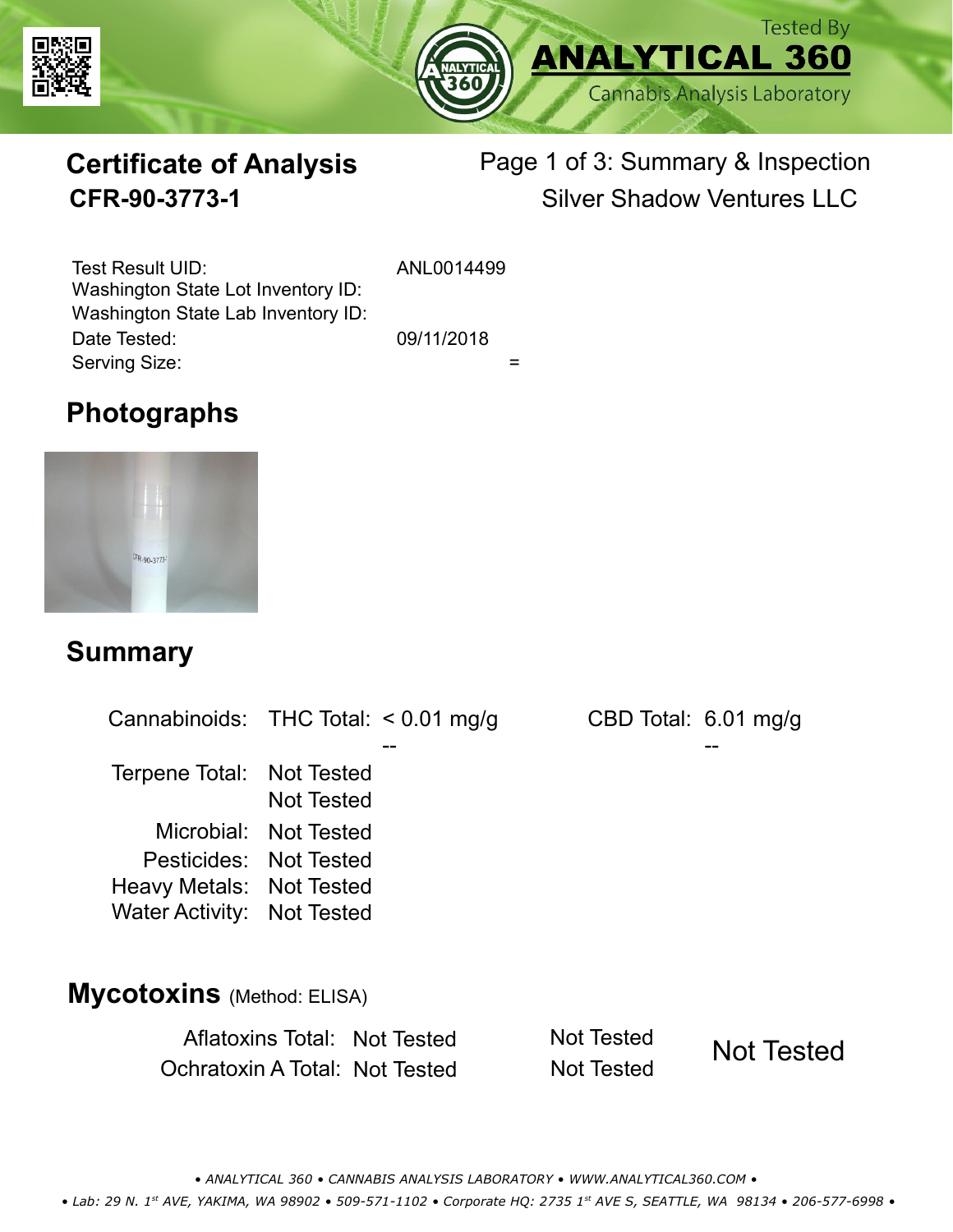



# **Certificate of Analysis** Page 2 of 3: Summary & Inspection **CFR-90-3773-1** Silver Shadow Ventures LLC

| Test Result UID:                   | ANL0014499 |
|------------------------------------|------------|
| Washington State Lot Inventory ID: |            |
| Washington State Lab Inventory ID: |            |
| Date Tested:                       | 09/11/2018 |
| Serving Size:                      |            |

### **Potency Profile (Method: HPLC-DAD)**

|                                                                                                               | CBG-A                                                  | $< 0.01$ mg/g | -- |
|---------------------------------------------------------------------------------------------------------------|--------------------------------------------------------|---------------|----|
|                                                                                                               | <b>CBG</b>                                             | $< 0.01$ mg/g | -- |
|                                                                                                               | <b>CBG TOTAL</b><br>$(CBG-A * 0.878 + CBG)^1$          | $< 0.01$ mg/g | -- |
|                                                                                                               | $\Delta$ 9-THC-A                                       | $< 0.01$ mg/g | -- |
|                                                                                                               | $\Delta$ 9-THC                                         | $< 0.01$ mg/g | -- |
|                                                                                                               | $\Delta$ 9-THCV                                        | $< 0.01$ mg/g | -- |
|                                                                                                               | $\Delta$ 8-THC                                         | $< 0.01$ mg/g | -- |
|                                                                                                               | <b>CBN</b>                                             | $< 0.01$ mg/g | -- |
|                                                                                                               | <b>THC-TOTAL</b><br>(THC-A * 0.877 + THC) <sup>1</sup> | $< 0.01$ mg/g | -- |
|                                                                                                               | CBD-A                                                  | $< 0.01$ mg/g | -- |
|                                                                                                               | <b>CBD</b>                                             | 6.01 mg/g     | -- |
|                                                                                                               | CBDV-A                                                 | $< 0.01$ mg/g | -- |
|                                                                                                               | <b>CBDV</b>                                            | $< 0.01$ mg/g | -- |
|                                                                                                               | <b>CBD-TOTAL</b><br>$(CBD-A * 0.877 + CBD)^1$          | $6.01$ mg/g   | -- |
|                                                                                                               | <b>CBC</b>                                             | $< 0.01$ mg/g |    |
| <b>ACTIVATED-TOTAL</b><br>$(\Delta$ 9THC + 9-THCV + $\Delta$ 8THC + CBN + CBD + CBDV + CBG + CBC <sup>2</sup> |                                                        | $6.01$ mg/g   |    |
| <b>TOTAL DETECTED CANNABINOIDS</b><br>(CBDV TOTAL + THC TOTAL + CBD TOTAL + CBG TOTAL + D8THC +               |                                                        | $6.01$ mg/g   |    |

(CBDV TOTAL + THC TOTAL CBN + CBC + THCV)

1 - Cannabinoid totals are adjusted to account for the decarboxylation of the cannabinoid acids. The reported total is the amount of the activated cannabinoid that would be if all of the<br>carboxylic acid has been removed th

2 - Cannabinoids that have been activated through decarboxylation (curing/storage of flowers, or heating/cooking of edibles, tinctures, & concentrates)

*• ANALYTICAL 360 • CANNABIS ANALYSIS LABORATORY • WWW.ANALYTICAL360.COM •*

 *• Lab: 29 N. 1st AVE, YAKIMA, WA 98902 • 509-571-1102 • Corporate HQ: 2735 1st AVE S, SEATTLE, WA 98134 • 206-577-6998 •*